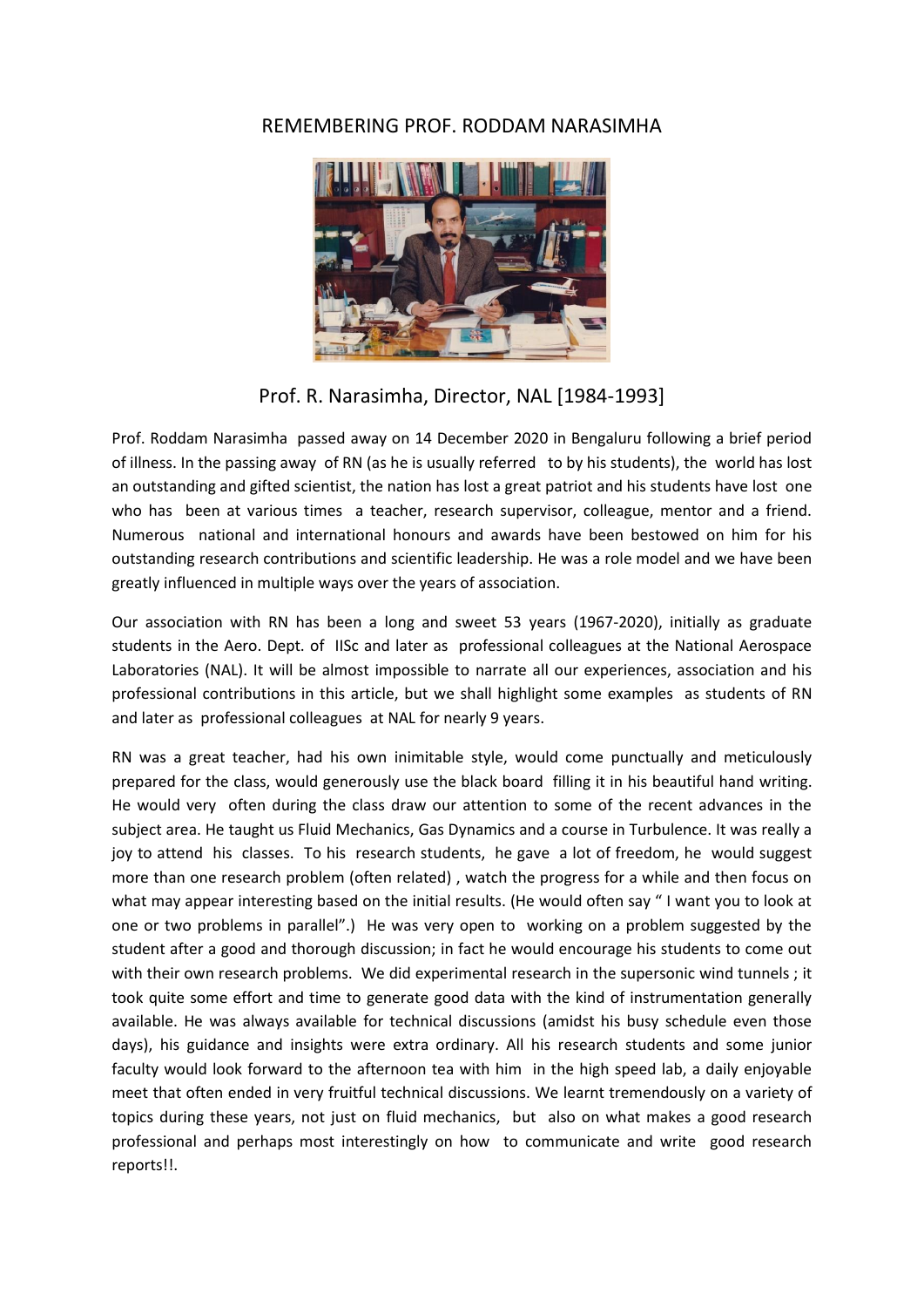We always kept in constant touch with RN even after we graduated with a PhD degree We both joined NAL as scientists and had the greatest opportunity and privilege to work with him when he became the Director of NAL.(Speculation was rife on whether RN would join NAL or not!) Our career at NAL during his leadership was most rewarding, exciting and enjoyable.

Prof Narasimha's initiatives and contributions at NAL are much too many even to mention here: some notable ones include, the civil aviation initiatives, advanced composites technology, flosolver parallel computer, enhancement of aerodynamic testing capabilities, restructuring of some of the scientific divisions at NAL for increased focus and productivity and many other LCA related technologies. He steered the Lab with a strong commitment to contribute significantly to the aerospace projects in the country being undertaken by DRDO [ADA, DRDL] and ISRO. These were the years when several important programs like the LCA, other space and missile programs were in progress in parallel. RN transformed the Laboratory to meet some of the growing technical and technological challenges posed by the various aerospace programs in the country. We were an inseparable part of the Golden Years of NAL. Here we highlight some examples of Narasimha's thoughts, initiatives and vision where we had direct knowledge and our own association.

## **Aerodynamic Testing [National Trisonic Aerodynamic Facilities, NTAF]**

Much effort and contributions of the Aerodynamics Division during the early years of NAL were primarily in the aerodynamic testing in the 1.2m wind tunnel for the national aerospace programs and development of various test techniques. During the 1980's,with the progress in major national programs like the LCA, missile projects of DRDO and the launch vehicle projects of ISRO, there was heavy demand for testing in the 1.2 m wind tunnel with stringent time lines. RN strongly supported the proposal of operating the tunnel in two shifts as this was the fastest method of increasing its productivity. Once this was reached, RN addressed the augmentation of the instrumentation system to significantly improve both the quantity and quality of data acquired. In parallel, several new vendors for fabrication of complex, high strength steel wind tunnel models needed for testing [augmenting NAL's model shop facilities] were developed. Subsequently the first seeds were sown for the enhancement of the pumping and storage capacities of compressed air to further increase the productivity of the tunnel. These proposals were also strongly supported by the user organizations viz. DRDO , ISRO , HAL and CSIR-NAL. The demand for testing was so heavy (along with several tests requiring development of special test rigs), RN converted NTAF which was a part of the Aerodynamics Division into a full fledged Division with its own management structure. In response to demands for a larger continuous tunnel , RN argued that the way ahead was to use an innovative combination of CFD and wind tunnel testing in tunnels of modest size and further take advantage of the improvements in the data acquisition & instrumentation systems to obviate the need for a continuous tunnel. RN's vision for NTAF was to operate like a private enterprise (eg.CALSPAN, USA) in the future.

## **Aerodynamics Research**

In parallel to providing a boost and impetus to the aerodynamic testing effort at NAL, Prof Narasimha, in his own style, encouraged and suggested formation of an Experimental Aerodynamics Division with a strong focus on aerodynamics research that will have relevance to the aerospace projects in the country utilising the NAL wind tunnel facilities [including the 1.2m trisonic tunnel]. Significant scientific contributions were made in the broad areas of Flow Structure &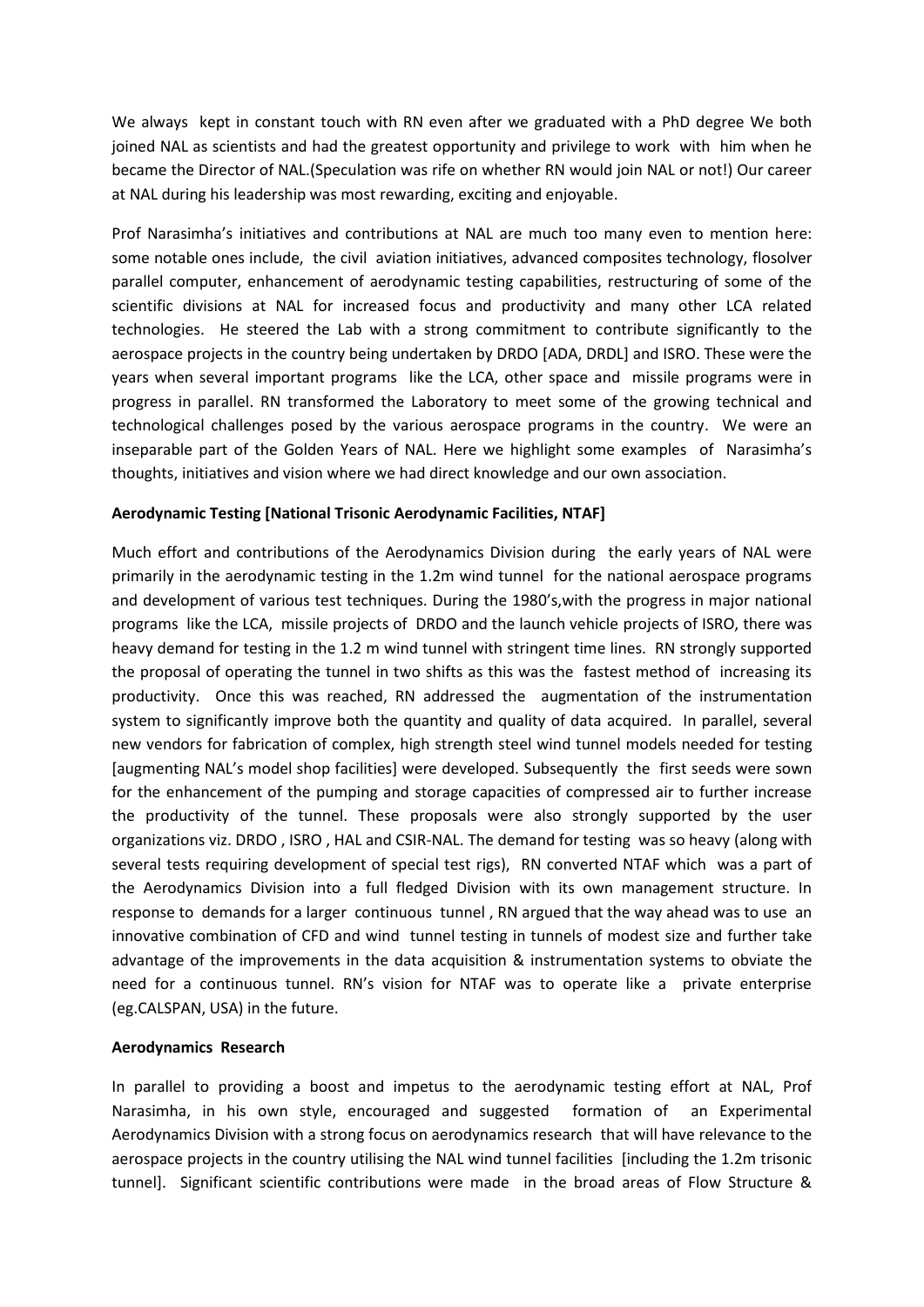Management [to include vortex dominated flows on bodies & wings, separated flows, flow control and drag reduction methodologies] and development and application of advanced flow diagnostics to complex flows. The strength and expertise gained over the years enabled NAL bag a research contract from the Boeing Commercial Airplanes [USA] on "Relaminarisation on Swept Wings" and Prof. Narasimha was very kind and excited to help and guide us through this challenging scientific project [even after retirement from NAL]. NAL's scientific contributions were very much valued at Boeing and this was possibly the first time NAL was placed on the International Aerospace Map.

## **Civil Aviation Initiatives**

RN had not yet moved to NAL as Director when he delivered the Vikram Sarabhai Lecture on the future of civil aviation in India where he argued that civil aviation sector is a high growth sector of the economy and that the centre of gravity of the growth was moving eastwards as the western markets saturated. He further forcefully brought home the point that, with the right policies in place, civil aviation (works and services) would be a net generator of wealth and not a consumer as was generally perceived.

After taking over as Director, NAL, he carried forward these ideas by getting a series of studies made on the state of civil aviation in India and neighbouring countries, and in particular focussing on the requirement in India of different types of aircraft and sizes to meet the burgeoning growth. The report concluded further that, apart from aircraft to cater to the long, medium and regional routes, there would also be need for (commuter) aircraft with a capacity of about 10 to 20 seats to meet the traffic from and to tier 3 and 4 cities expected as the economy opens out into the hinterland.

The Chairman and members of the Research Council of NAL recommended that, from among the different aircraft types required, a Trainer Aircraft and a Light Transport Aircraft could be taken up by NAL preferably as a joint effort with a domestic or international development partner. After considerable discussion and debate, RN decided to take up two major projects: design & development of a two seater all composite trainer aircraft and design & development of a 14 seater Light Transport Aircraft, named subsequently as Hansa and Saras respectively. With the work in civil aviation gradually picking up, RN created the Centre for Civil Aircraft Design and Development (C-CADD) at NAL to give the major civil aviation initiatives more focus and visibility.

NAL witnessed the first successful flight of the Light Canard Research Aircraft [LCRA] in February 1987 : this all composite aircraft was built at NAL from kits [Rutan Long-EZ aircraft model, USA] and provided the first experience and tremendous confidence for NAL to build and fly an aircraft (LCRA logged over 300 flying hours). This was followed by the first successful flight of the Hansa, all composite two-seater ab initio trainer aircraft during November 1993, later certified by DGCA in 1998.

Although RN had retired from NAL even before the Saras project was approved by the Government, he had laid the foundation for managing major development projects in a R&D Lab like NAL with innovative mechanisms. It is clear that the visionary in him had thought through the entire project in his mind before embarking on such a complex initiative.

RN was our teacher, guru, mentor and a true and close friend, we have known his family for long. During the IISc years, it was very common to go with him for an evening tea at the cafeteria or his